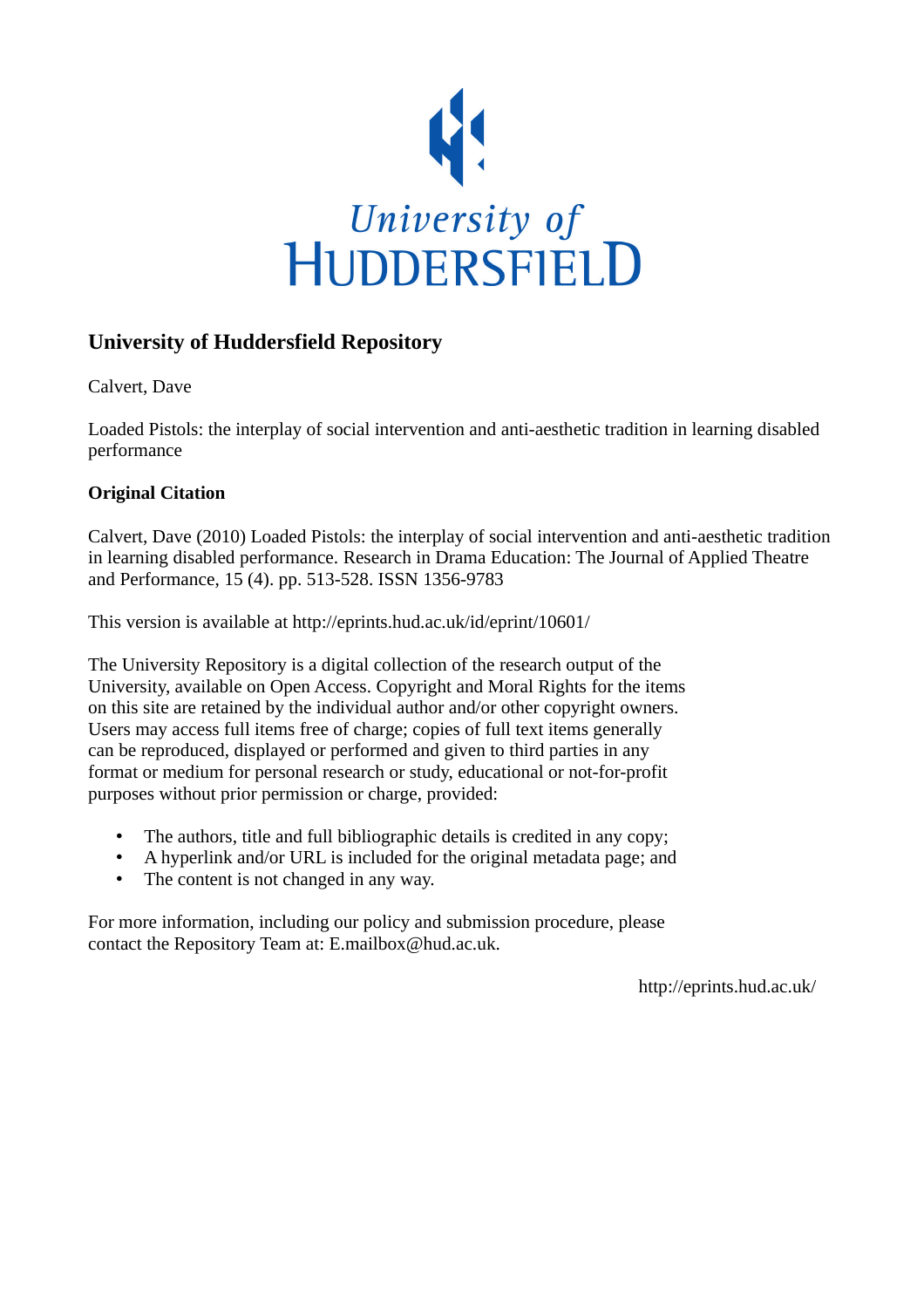Loaded Pistols: the interplay of social intervention and anti-aesthetic tradition in learning disabled performance

In order to combat the social alienation of people with learning disabilities, applied practice in this field is frequently directed towards performance, partly recognising that marginalisation extends to their exclusion from the stage itself, and partly to establish a communicative space where people with learning disabilities and non-disabled people can meet on something approaching equal terms. This latter point also informs the artistic process with nondisabled artists usually integrated with learning disabled artists in the creation of performance. Heavy Load is a band from Brighton consisting of members 'with and without learning disabilities' that draws on the theatrical constructions and posturing of the punk tradition. In this article, I will consider how punk aesthetics are both adopted and negotiated in order to produce meaning at the local and immediate level.

Such adoption and negotiation is more fundamental to applied theatre practice than mainstream performance as it must attend in a detailed and intricate way with the particular lives and contexts it is engaged with. My reflection on Heavy Load is based on two consequent observations about the role of aesthetics in applied theatre. The first is that meaning in applied theatre is carried as much in the aesthetic components of form and structure as it is in content, because the participant here occupies a wholly experiential position inside the creative project rather than the traditional, decoding relationship of the spectator. For many learning disabled performers - including those in Heavy Load - the applied dimension of the work means that they occupy a dual role of participant and practitioner. The second is that this aesthetic dimension is not necessarily contained within the immediate and local, but also a source of diachronic associations. Punk exemplifies this in two ways. It has strong historical and geographical associations in itself which perpetuate a mythological punk identity. It also declares itself as an anti-aesthetic, necessitating a relationship to other aesthetic forms that is both oppositional and contingent. My study of Heavy Load is therefore a consideration of the ways in which aesthetic choices can inform, support and threaten applied theatre practice and the necessity of re-imagining artistic practice in such contexts.

Oliver Double (2007, p.47) suggests that punk combines political opposition with theatrical tactics when he notes that it puts 'ideas from the avant garde into a popular theatrical form.' While the avant garde is a broad church, Graver (1995, p.6) argues that it has most 'conceptual clarity' when it incorporates 'pronounced sociopolitical programs that…challenge the hegemony of the dominant culture.' Punk's hegemonic challenge involves a defiant attitude, real and assumed moral transgression and the anarchic refusal of dominant values. This finds expression in an anti-aesthetic which rejects the values masked by institutionalised codes of art, such as ornamentation, virtuosity and conventional notions of beauty. The anti-aesthetic traits of this movement include the comic framing of deviance, a vacant response to social orthodoxy and the detournment of texts and images in order to destabilise moral sensibilities. Of added interest to Heavy Load, it also utilises a model of learning disability.

The popular theatrical form that Double identifies draws most potently from music hall, as Ruth Adams recognises, and positions punk as 'operating outside the "legitimate theatre" and characterized by clownish outfits, silly walks, smutty jokes, and cocking a snook at the Establishment' (Adams, 2008, p.470). In occupying this illegitimate space, punk claims the freedom to reject aesthetic structures and rebuild them, but does so in a way that liberates populist accessibility from the elitist control of the Establishment. These aesthetic structures, as Adams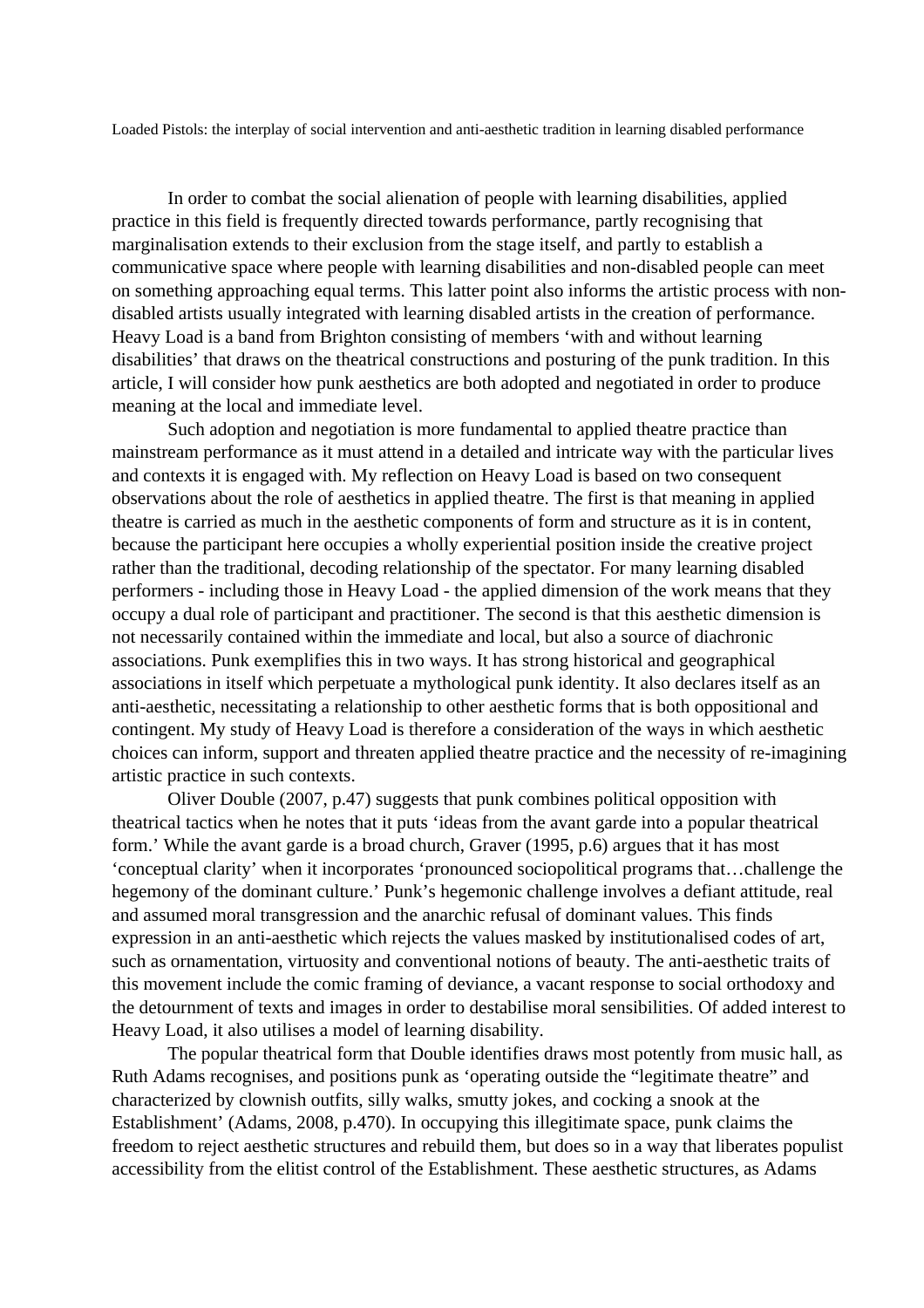suggests, extend beyond music into a theatrical range incorporating costume, physicality, and humour. The back-to-basics accessibility also makes it a relevant and attractive form for learning disabled performers. Heavy Load's own socio-cultural intervention, descending from punk ancestry, is much more specific than punk's wholesale anarchy, in its contemporaneity, its constituency of people with learning disabilities and in the repositioning of their relationship to wider society.

Heavy Load's "rise to notoriety" (Heavy Load, no date) has accelerated in recent years following the completion of two albums (*The Queen Mother's Dead* and *Shut It*), increased presence on the Music Festival circuit and featuring as the eponymous subject of Jerry Rothwell's documentary. It consists of five members: Simon Barker (vocals), Jimmy Nichols (guitar and vocals) and Michael White (drums) all have learning disabilities, whilst Paul Richards (bass) and Mick Williams (guitar and vocals) are non-disabled. Formed in Brighton in 1996, the band met when the members were either tenants or workers at Southdown Housing, and describes itself as:

subject to the combustible flux of ego, ambition, fantasy, expectation and desire that fuels any emerging band. But they're also uniquely, made up of musicians with and without learning disabilities.

(Heavy Load, no date)

Inherent in its own description is a dual emphasis on what connects it to, and what distinguishes it from, 'any emerging band', marking points of affinity with the mainstream whilst emphasising a significant point of departure. The affinities suggest that, as yet, the band's vision is unrealised: 'ambition, fantasy, expectation and desire' all hint at future fulfilment rather than existing currency.

The point of departure, resting on the integrated membership of learning disabled and nondisabled performers, carries associations that seem out of step with popular expectations of rock performers. People with learning disabilities are often linked to concerns around vulnerability, dependency and social care whereas rock stars are more frequently associated with excess, rebellion and glamour.

Just as punk yoked avant garde innovation to a populist music hall tradition, by defining learning disabled artists in mainstream terms the band places something strange in the centre of familiar surroundings. This proximity of the familiar and the strange is reflected aesthetically on *The Queen Mother's Dead*. Cover versions of pop songs (*I Can't Get You Out Of My Head*, *Be-Bop-A-Lula*, *I See You Baby*) reinterpreted as raw punk tunes both affirm and dislocate the audience's sense of familiarity.

Another dimension of the familiar and the strange emerges in Rothwell's documentary centring on a discrepancy in autonomy in the daily lives of the disabled and non-disabled band members. At one point in the film, learning disabled drummer Michael White wants to move to Newcastle-upon-Tyne after passing through the city on the way to a gig. This ambition is brought to his formal review meeting and discussed by his family, his support worker and others involved in his care, and, for the reason that he knows no-one in Newcastle, it is settled that the council cannot support or facilitate the move. By contrast, midway through the film, Mick Williams calls a band meeting to announce he, his partner and young family have decided to move to France.

White also laments the lack of opportunity to go out to nightclubs where he can meet women and fulfil another desire: to be in a relationship. Lead singer Simon Barker is in a relationship but the narration implies that this is carefully overseen by his support staff, to the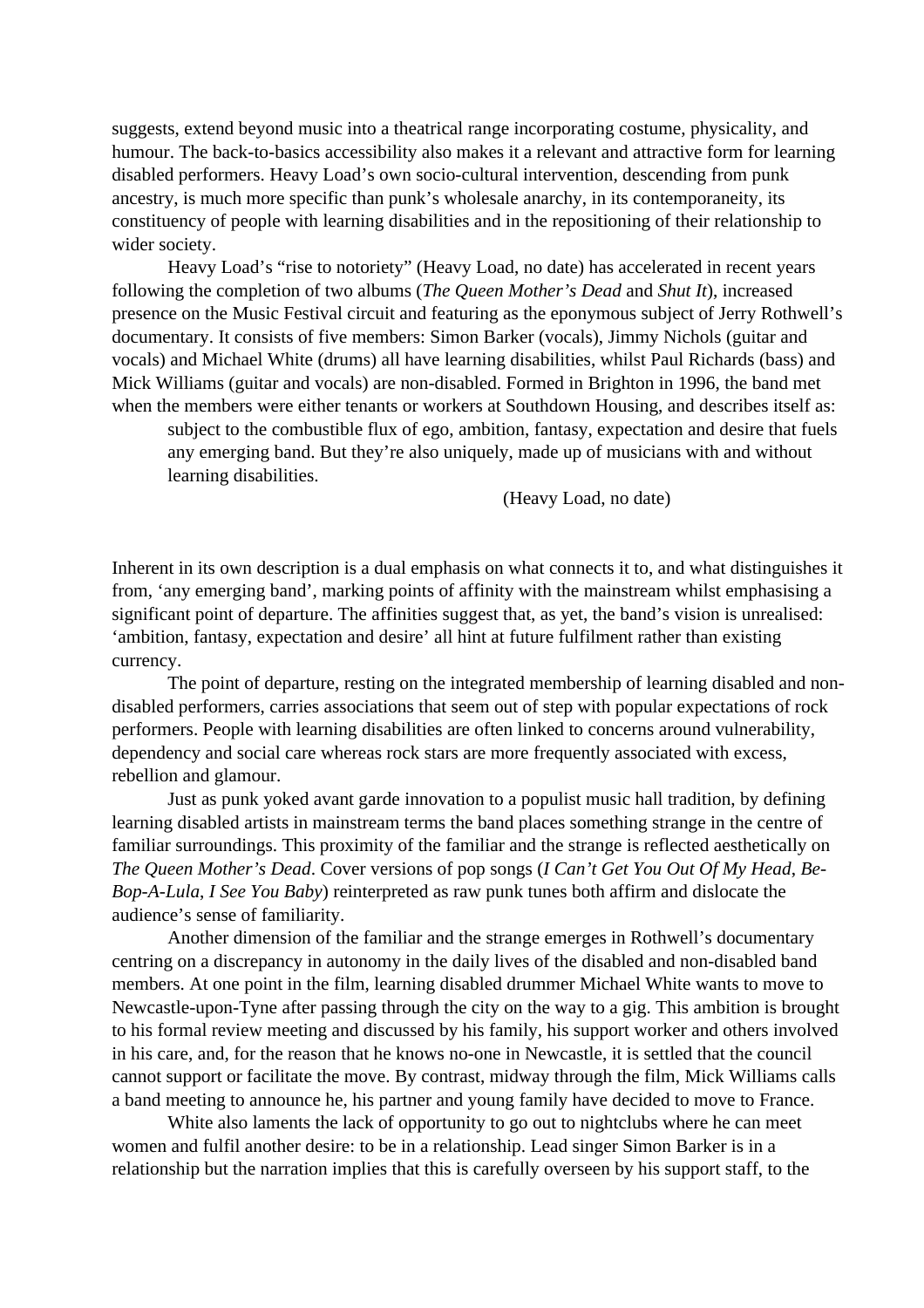extent that dates with his partner are contingent on pre-arrangement by the manager of his sheltered housing. The combined impression of White's and Barker's experiences is that learning disabled sexuality is guarded, regulated and unfulfilled. Williams and Richards, on the other hand, are both presented as happily settled with long-term partners and young families.

From a non-disabled perspective – the perspective of the majority – it is the autonomy of the non-disabled members that is most familiar. The disempowerment of the learning disabled artists is not strange in itself, as it too is a familiar narrative, but there is a different intensity of familiarity. In Boalian terms, the non-disabled audience shares a process of 'identification' with the autonomy of the non-disabled band members, which reflects their 'own sensibility rather than just the approximate knowledge she may have of another person's sensibility' (Boal, 1995, p.68). The familiarity with learning disabled disempowerment is likely to be 'recognition', which is more distant because it is 'mobilised by her knowledge of an 'other'…whom she knows well' but does not share the situation of (Boal, 1995, p.69). This marks the question of autonomy as a persistent point of estrangement between disabled and non-disabled people, and establishes the context for Heavy Load's intervention. It also suggests that the learning disabled artists in the band have more to prove and further to travel if they are to fulfil their ambitions, fantasies, expectations and desires.

Heavy Load does not address such questions explicitly. Bass player Paul Richards explains 'we could have started writing songs about disabled rights, but it was nothing any of us talked about' (personal interview, 5th September 2009). Instead, the intervention is made in the band's own structures and established in the aesthetic domain through the adoption of punk theatricality. Even this adoption is instrumental in challenging the conventional disempowerment of learning disabled people, as aesthetic choice is not imposed by the non-disabled performers but emerges from the 'combustible flux of ego' with all members contributing equally. Richards explains that 'punk was the default noise that came out when we started playing together' (personal correspondence by e-mail, 26th August 2009).

The possibility of music as a 'default noise' is permitted through punk's operation as an anti-aesthetic, resisting or denouncing the conventional expectations of 'art' and demanding new forms to replace them. Simonelli (2002, p.127) recognises a strand of punk in which 'amateurism was a virtue' as one which creates entrances into the world of performance for those who might otherwise be excluded 'since anybody could be incompetent on an instrument.' The punk antiaesthetic accordingly embraces what is simple, direct and immediate, and celebrates energy and volume over intricacy and sophistication. This is based, in Johnny Rotten's explanation, on a challenge to cultural thinking that is institutionalised through formal education. In 1976 he commented '[e]veryone is so fed up with the old way. We are constantly being dictated to by musical old farts out of university who've got rich parents' (Luerssen, 2009, p.20) and the following year added 'You don't need a music degree or twenty A levels or a far-out musical university' (Luerssen, 2009, p.62). The 'old way' places aesthetic determination in the hands of an outmoded elite which renders it irrelevant to the mainstream population. For those who are alienated from formal education at advanced or undergraduate level – which is near enough the entire community of people with learning disabilities – punk's anti-aesthetic makes artistic participation and recognition more widely available. For Heavy Load, this accessibility sees punk offer a viable means of realising its ambitions.

The shared autonomy extends to the choice of subject, with the lyrical content of the songs drawing primarily from the band's conversations, especially those of frontman Simon Barker. This has resulted in comic songs that both satirise and celebrate contemporary everyday culture, a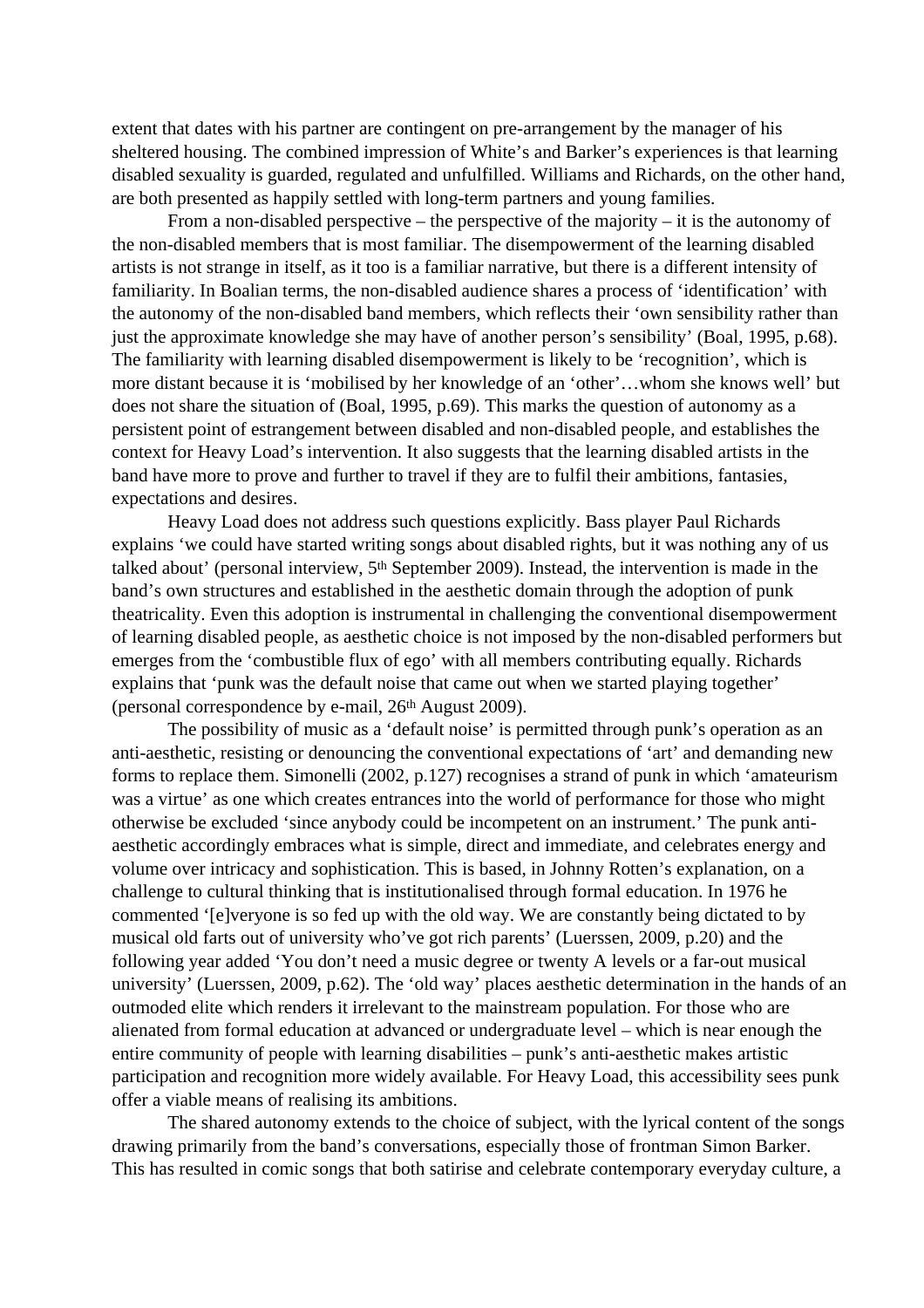tactic of punk and its antecedent music hall. In Heavy Load's case the subject is often media and celebrity. The album *Shut It* includes song about Eastenders characters and Top of the Pops. Other songs have lyrics such as 'Is Bruce Forsyth dead? He's looking very old' and 'We love George Michael, 'cause he's gay at weekends, gay in the week' (Heavy Load, 2008b). This autonomy of composition leads the band towards subjects that have instinctive relevance for them and, in placing them inside a populist tradition, presumes a shared relevance for the audience.

The commitment to redressing autonomy also informs the artistic work in ways that defy conventional expectations of performance. In the documentary, guitarist Mick Williams describes Michael White as 'the backbone of Heavy Load, whether that's fast and energetic or sometimes falling apart' (*Heavy Load*, 2008a) and in performance White spontaneously speeds up and slows down the rhythms with the rest of the band following his lead. Barker matches White's rhythmic autonomy with a lyrical autonomy that sees him randomly drop lines from one song into the middle of another, discarding the expectation that songs form neatly self-contained units.

The anti-aesthetic at play in Heavy Load then rejects neat categorisations and expectations that are inscribed in dominant structures. Punk's wider assault on conventional thinking formed part of a general project, named by The Sex Pistols as anarchy, that shattered existing artistic conventions in order to prepare the 'active construction of new social and aesthetic modes of being' (Adams, 2008, p.472). By wrapping its provocation in an anti-aesthetic, Heavy Load intervenes in social and aesthetic modes that delimit the autonomy and authorise the intellectual exclusion of people with learning disabilities and suggests that what takes place on stage presents a potential model for social development offstage. The particular interplay with punk theatricality offers further opportunities to reflect on and respond to the socially marginalised position of people with learning disabilities, not least because an impression of learning disabled identity had already been placed inside this particular anti-aesthetic.

Sean Albiez (2003, p.366) cites an incident where Rotten had fallen foul of Sex Pistols' manager Malcolm McLaren for 'flaunting his good taste and relatively sophisticated cultural capital in public' (2003, p.366). Rotten's response exposes this part of the construction of The Sex Pistols' identity: 'it seemed to mean that if I liked records that I couldn't be half as ignorant, *moronic* [my emphasis], violent, destructive etc. as they wanted to promote me as' (cited in Albiez, 2003, p.366). 'Moronic' originated as a term of classification for people with mild learning disabilities, a connotation which would have been more readily available in the 1970s. It was applied again to The Sex Pistols in Susan Compo's review of Sid Vicious, whose 'moronically comical yet threatening behaviour makes up for his fourth-rate playing' (Luerssen, 2009, p.157). The 'moronic' stereotype is clownish in the music hall tradition, constructed through quirky physicality, exaggerated facial expressions, linguistic simplicity and a playful spirit of social impropriety. It is also adopted lyrically in the song *Pretty Vacant*. 'Vacant' itself carries colloquial overtones of learning disability, reinforced by other slang lyrics for intellectual impairment such as 'you'll always find us out to lunch' and 'we're not all there' (Sex Pistols, 1996).

Vacancy informs punk's anti-aesthetic stance by enacting a response to social orthodoxy in which, Dick Hebdige observes, 'alienation…gave itself up to the cameras in 'blankness', the removal of expression' (Hebdige, 1979, p.28). Such blankness confronts prevalent codes and values with a mixture of disengagement and incomprehension that empties them of authority. Challenging dominant values through a vacuous response reflects the avant-garde political strategies of the expressionists and futurists as outlined by Graver insofar as 'their work often focuses more on criticizing the status quo than on delineating a future utopia' (Graver, 1995, p.7).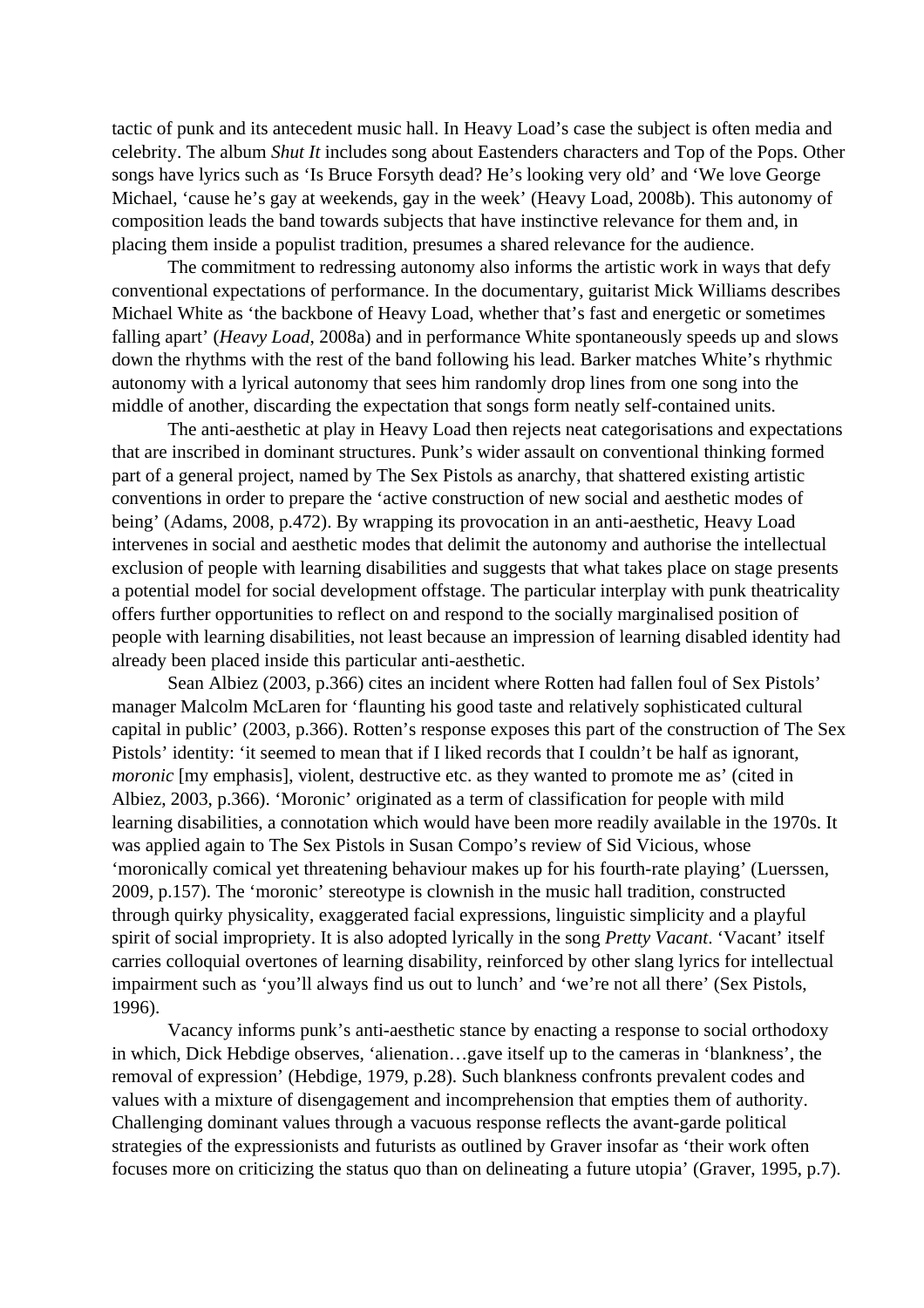Hebdige notes similarly that punk's challenge to dominant values is not built on an alternative vision but the demolition of existing institutions when he writes that punk adherents 'had an alibi, an elsewhere…But paradoxically …this 'elsewhere' was also a nowhere – a twilight zone – a zone constituted out of negativity' (Hebdige, 1979, p.65).

Learning disability can be seen as offering punk a contemporaneous model for the 'nowhere' and 'blankness' that Hebdige identifies. In the 1970s, following a series of scandals, the large long-stay institutions that had contained people with learning disabilities for decades were beginning to close, and people were returning to their communities (see Ryan, 1987). These places were isolated and closed sites of exclusion that operated outside of cultural and social hegemony. For people with learning disabilities, the return to mainstream society was a source of incomprehension as they encountered values and codes they had been genuinely alienated from. The long-stay institutions were themselves an elsewhere-that-is-nowhere and so society's reunion with the puzzled inhabitants from an impossible world presented a 'blankness' that may well have inspired the punk construction.

While learning disability can be appropriated to signify a socially-alienated vacancy, it is not culturally neutral and the punk anti-aesthetic can also explore and reposition the values attached to it. The twilight zone, having stripped dominant values of their presumed potency, opens a space in which new modes of being can be tested and imagined without stability or commitment. The invocation of learning disability inside the anti-aesthetic offers opportunities to examine two sets of values, one social and one aesthetic. The first is a challenge to questions of morality, a central component of punk mythology. The second follows on from the first, and is a revisiting of aesthetic notions revolving around the symbolic functions of disability, and its relationship to beauty, ugliness, good and evil. When Heavy Load adopts the punk anti-aesthetic, the interventions into specific social contexts are already informed by such associations embedded within this particular form. The negotiation and interplay between these positions determine the strategic challenge to dominant values.

The mythology of punk is based in large part, according to Sean Albiez, on 'popular memories of media-fuelled moral panics' (Albiez, 2003, p.360). It is in the transgression of both social and aesthetic propriety that punk occasioned moral panic, whether that involved swearing during early evening live television or wearing safety pins as jewellery. Such theatrical elements of punk theatre were experienced as aggressive in ways that were understood as much as a threat as a provocation. This was accentuated by placing these strange new modes in the familiar territory of the King's Road, denying witnesses a frame which marks it as performance.

The instances of appropriated 'moronic' behaviour outlined above also contribute to the moral panic occasioned by punk anti-aesthetics. In Rotten's terms, his persona combines learning disability with violence and destruction, while Compo acknowledges the threatening dimension of Vicious' performed moronism. These associations are not invented by The Sex Pistols, but reference an existing mythology of learning disability.

Joanna Ryan draws attention to 'Howe's speculations on the origins of idiocy' in 1848 which considered learning disability to be a 'punishment for sins' (Ryan, 1987, p.103). This theme was expanded on by a sequence of educationalists and doctors until people with learning disabilities

came to be regarded as both the result, and increasingly the bearers, of all kinds of social degeneration: alcoholism, masturbation, poverty, thieving, illegitimacy etc. By the early twentieth century it was to be society itself rather than the individual idiot which needed freeing from the degradations of idiocy.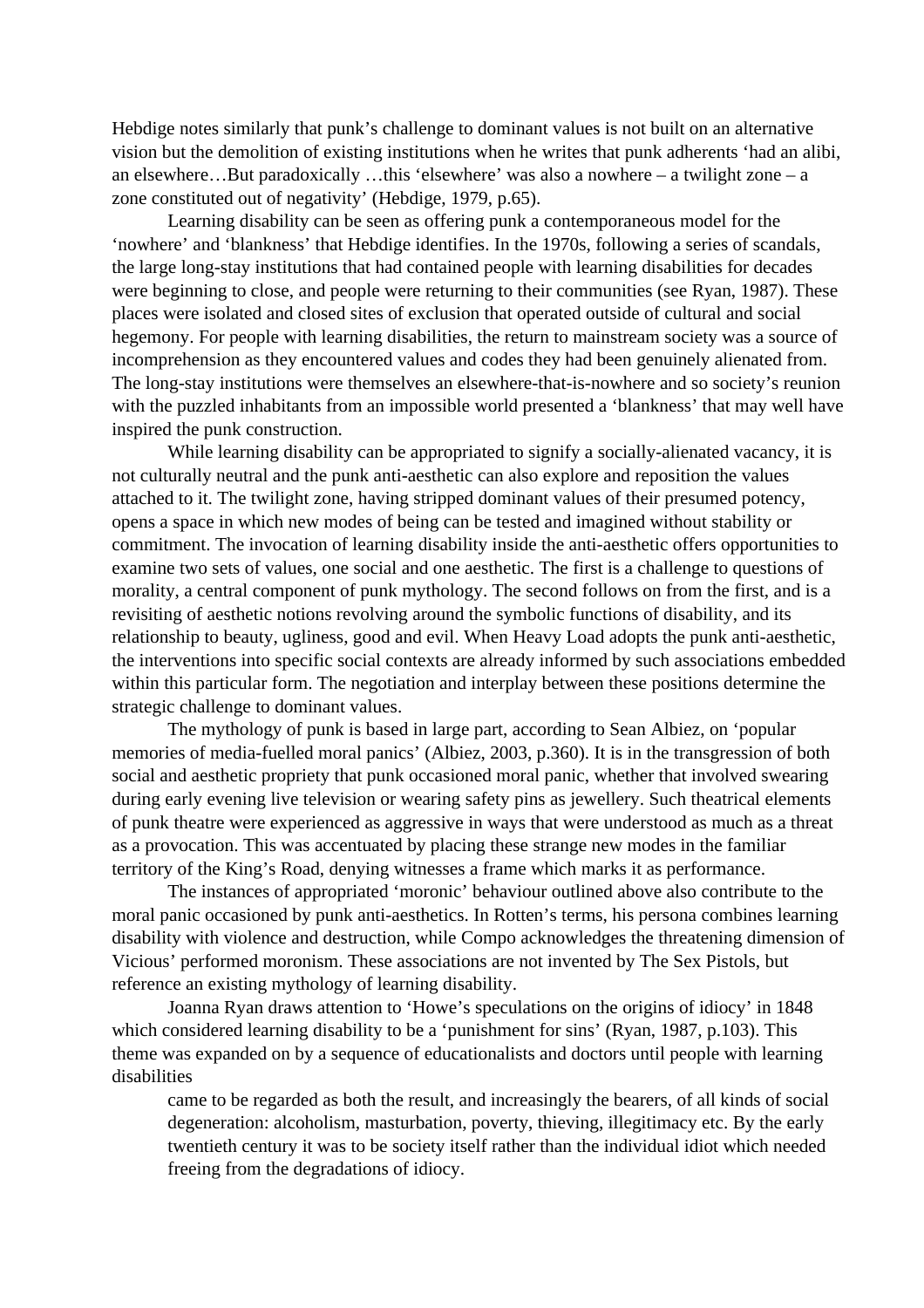## (Ryan, 1987, p.106)

While punk engineers a performance of moral transgression in order to threaten dominant values, this same association has been involuntarily imposed on the learning disabled community. The incarceration in long-stay hospitals was partly justified on the basis of the need for the moral protection of people with learning disabilities themselves and to contain their implicit threat to wider society.

The moral panic associated with punk is reflected in the anti-aesthetic structure which, by replacing intricate melody and sophisticated virtuosity with raw energy, pace and volume, is intended and received as a violent assault on form that is equally transgressive. The connotations of moral deviance are so inscribed in punk at mythological and artistic levels that they are difficult, if not impossible, for Heavy Load to escape and the band responds explicitly and implicitly throughout its work.

The most overtly interventionist element of Heavy Load's work is the Stay Up Late Campaign which emerged from the recognition that many of the learning disabled audience members were forced to leave gigs early when the support workers needed to change shifts. Williams elaborates that the campaign is driven by 'helping people to live a normal life. You know, go out, have fun, get pissed, get shagged' (*Heavy Load*, 2008a). The references to alcohol and sexuality in this observation recall the moral anxieties that Ryan identifies as historically prevalent, suggesting that such concerns are partially responsible for the curfew. The same sense of moral guardianship hovers around the administrative overseeing of Barker's personal relationship mentioned above.

Paul Richards notes that the Stay Up Late campaign addresses 'a real issue that everyone was annoyed about' (personal interview, 5<sup>th</sup> September 2009). Mick Williams adds that the tactics are encouraging rather than confrontational:

I always think we've always been quite polite about changing things…The guys [with learning disabilities] still have support needs, they still have staff…you want everyone to get on your side rather than getting up on stage and saying 'things have got to change now or we're going to rip the place apart'

(personal interview, 5th September 2009)

The intervention into moral anxieties that place restrictions on people with learning disabilities is dependent on a process of engagement rather than alienation, and Heavy Load needs to moderate the mythology of punk panic in order to achieve this. The campaign itself, as portrayed in the documentary, is orchestrated through conventional presentations and dialogue with relevant parties as well as promoted through the performances. Within its theatrical presentation, where a punk anti-aesthetic might be expected to hurl abuse at the audience, Heavy Load hurls beach balls instead, drawing people inside a playful relationship with the performance and foregrounding an often overlooked sense of fun which Sid Vicious once claimed 'was the whole thing about the Pistols from the very beginning' (Luerssen, 2009, p.133). Filling the aesthetic space with fun assists the performers in building positive relationships that can support their intervention, while it also loosens the moral shackles placed around learning disabled people. Williams inclusion of 'have fun' in the purpose of the Stay Up Late campaign implies that it too is restricted and, if not immoral in its own right, provides a qualifying characteristic of immoral behaviour. Inviting fun in this context signals a covert invitation to transgress moral boundaries.

Even with the distraction of beach balls, the mythological associations of moral panic are too ingrained in the anti-aesthetic to be wholly escaped, and in Rothwell's documentary the moral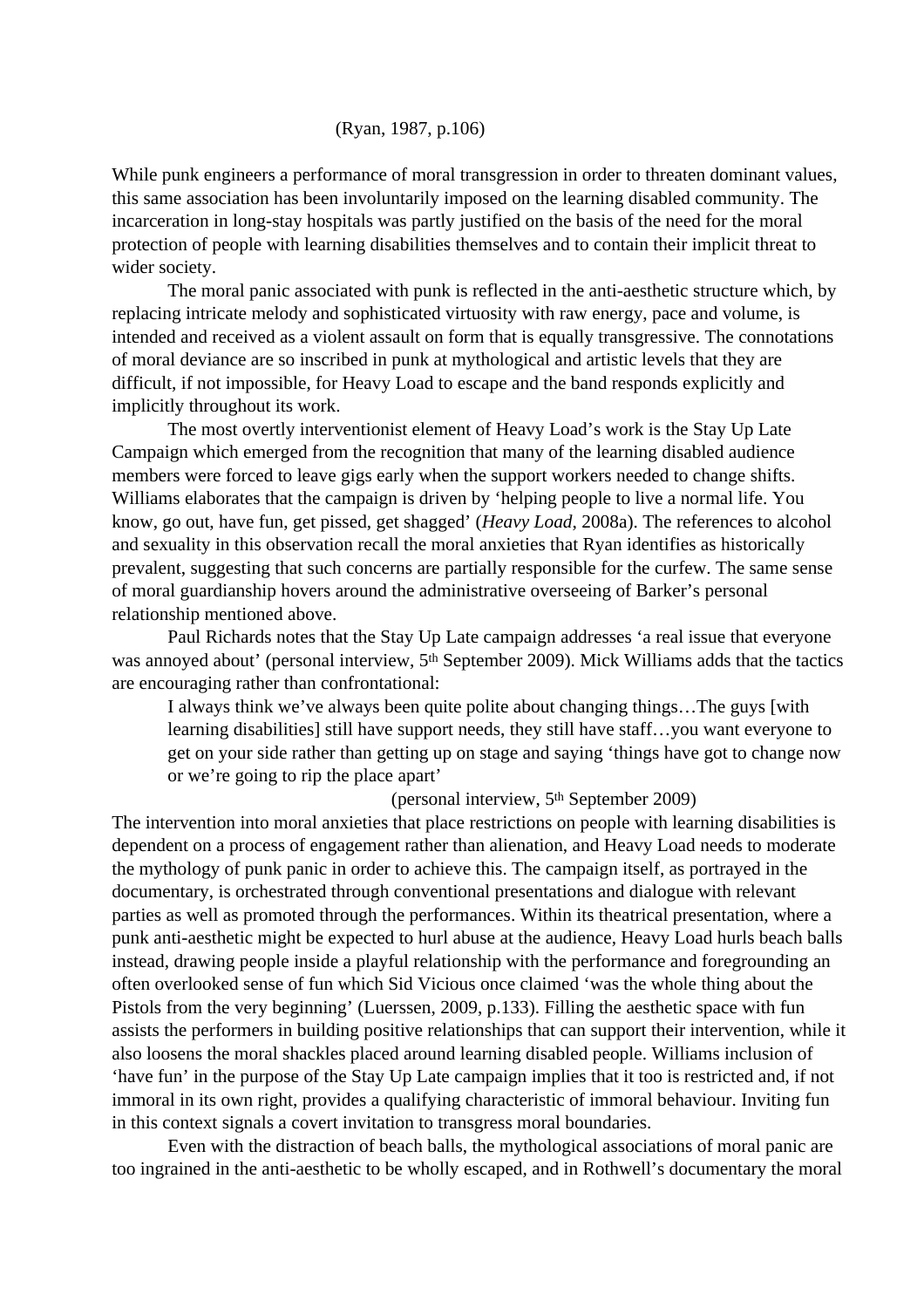complexities are not glossed over or idealised. Barker, as the frontman of the band, most markedly embodies the punk persona of moral transgressor through the persistent and deliberate stream of swearing so elemental in the original anti-aesthetic. Following a performance at the Wychwood Festival, the camera follows Barker and his support worker on a walkabout and captures an exchange with a group of young women. Barker's comments include 'I'd kiss her on the backside. [To his support worker] You dance with that one over there. Do you fancy her?' (*Heavy Load*, 2008a). Such sexually inappropriate remarks provoke moral discomfort because, regardless of his learning disability, Barker's gender and age affords him power over the much younger women. In watching the episode unfold, the audience becomes reliant on the vigilant – and uncomfortably silent – support worker to reassure us that Barker's verbal transgressions will not escalate to physical ones. The fear we are confronted with is that learning disability may impede the ability to be morally responsible if freed from its institutional guardians.

The context therefore exposes the difficulty that the current safeguarding of learning disabled morality is unsatisfactory because it limits personal freedoms and rights, yet its possible removal raises questions about moral responsibility. In response to these questions, Heavy Load re-enacts the anti-aesthetic mode of 'blankness' and leaves a vacancy where moral responsibility conventionally lies. As in punk's construction, the blank attitude is a defiant one and Williams identifies a complementary stance – named by Hebdige (1979, p.28) as 'the refusal to speak and be positioned' – when he says 'I don't think you need to say a great deal, just being up on stage with everyone and having loads of attitude about who we are and not making any excuses' (personal interview, 5th September 2009). When 'who we are' includes latent or manifest moral transgressions accompanied by a blank refusal of responsibility for them, the space is reopened in which moral law and its implementation is presented back to society as lacking and in need of reconsideration.

Within this anti-aesthetic space, punk has already subverted these moral definitions. Simonelli notes that punk detourns 'traditional symbols of deviance such as the swastika or fetishist clothing' (Simonelli, 2002, p.125) adopting images and texts that are avowedly degenerate as far as cultural hegemony is concerned and then rejecting the values conventionally attached to them. Through dissociating the image from its dominant socio-cultural understanding, punk attempted to destabilise the hegemonic value system. The images chosen were not always as controversial as Nazi iconography. Disability has also been a longstanding symbol of deviance through theatrical and other representations and punk was more than willing to incorporate it in the process of detournment.

In a review of a 1977 Sex Pistols' performance, Jon Savage described the stage persona of Johnny Rotten as 'a spastic pantomime villain, with evil for real' (Luerssen, 2009, p.51). The noted influences on this 'spastic' characterisation are drawn from real and fictional disabled sources. Oliver Double (2007, p.38) observes that the disabled singer Ian Dury recognised Rotten's performances as imitations of his own physical stage actions, and Double adds that 'more surprisingly, [Rotten] also names Laurence Olivier's Richard III as an important influence.'

In borrowing such imagery, The Sex Pistols intervenes directly into conventional notions of beauty and the values assigned to them. Jenny Morris exposes such values by extending a feminist perspective to the representation of disability when she writes '[t]o be considered beautiful is to give value to the absence of physical 'impairment'…Just as beauty – and goodness – are defined by the absence of disability, so ugliness – and evil – are defined by its presence' (Morris, 1991, p.21). The cultural signification of 'evil' through a hunchback, a limp, facial disfigurement and scarring or other physical impairment is well known, including Shakespeare's /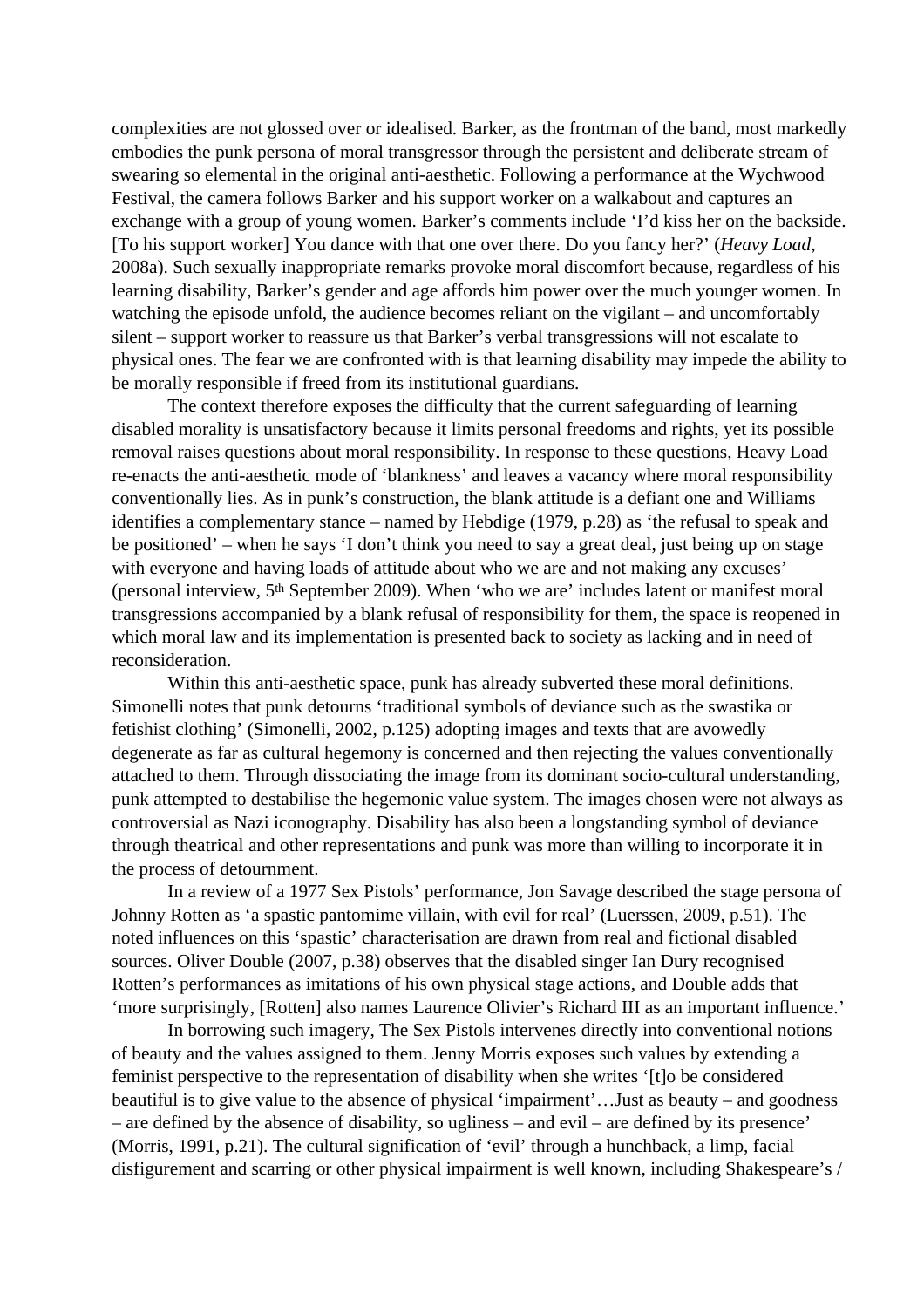Olivier's presentation of Richard III.

Embedded in Savage's review is a distinction between the fallacy through which disability symbolises evil and 'evil for real'. In holding a sense of pretend evil close to a suggestion of actual evil, Rotten unsettles the certainty of attaching authenticity, and therefore judgement, to either. By laying a parodic impersonation of disability over his own non-disabled body, he further complicates the network of relationships between the real, the symbol and the symbolised to the degree that equations between good, ugliness, evil and beauty become irreducibly confused. Where Simonelli contends that 'like the Russian futurists, punks espoused ugliness' (2002, p.125) I would argue rather that they explode accepted distinctions between beauty and ugliness as institutionally or culturally determined.

As Rotten has done here with physical disability, Vicious' impersonation of 'moronic' behaviour detourns learning disability. In combining the comical and threatening, the same confused relationship between pantomimic villainy and an authentic one is established. Those concerns raised and feared by Howe and his successors are now celebrated by Vicious, whose own addictive and sexual transgressions promote their own mythology. Furthermore, Compo finds the artistic merit of his performance to exist in this theatrical construction as opposed to his musical ineptitude, lending the learning disabled presence a cultural value and significance that it is conventionally denied.

Heavy Load consequently inherits a form already structured to dismantle prevailing values through detournment, blankness and the confusion of real and symbolic violence. The performers' identities as learning disabled artists have been appropriated in this cause, which, alongside other mythological associations of punk, is ingrained in the anti-aesthetic. At the same time, Heavy Load is more focussed on an interventionist response to its own specific circumstances than the anarchic destabilising of all hegemonic values: the learning disability here is not parodied or impersonated but real, just as their social marginalisation locates them in a genuine rather than performed elsewhere-that-is-nowhere.

In this respect, there are two crucial distinctions worth noting between punk's sociopolitical intervention and the one sought by Heavy Load. First, where punk builds a mythological space in which it can assume alienation in order to refuse hegemony, such alienation is an imposed and institutionalised position for learning disabled people that is beyond refusal and consequently a site of disempowerment. Second, with the exception of blankness where moral responsibility conventionally lies, Heavy Load is more interested in delineating a future utopia than punk is, and its 'ambition, fantasy, expectation and desire' is a movement towards a known place rather than a twilight zone constituted out of negativity. That place is a version of the mainstream in which people with learning disabilities have the same rights, freedoms and autonomy as their non-disabled counterparts.

To achieve the ambition of any mainstream band, the points of affinity and departure that define Heavy Load's relationship to the mainstream must ultimately eradicate the sense of the strange and locate the band – including its learning disabled artists – entirely within the familiar. Where the punk anti-aesthetic is finally valuable in making this intervention is that its relevance as an anti-aesthetic is itself now part of the mythology. When Heavy Load emerges as a punk band by 'default', the implication is clear that the artistic approach, structure, character and tactics of punk are familiar enough to render the form recognisable: it has passed from being an antiaesthetic to an aesthetic with its own conventions, values and features.

The historical shift that punk has made from the unknown to the known is re-performed in Rothwell's documentary at each of the filmed gigs by Heavy Load. The audience encounter with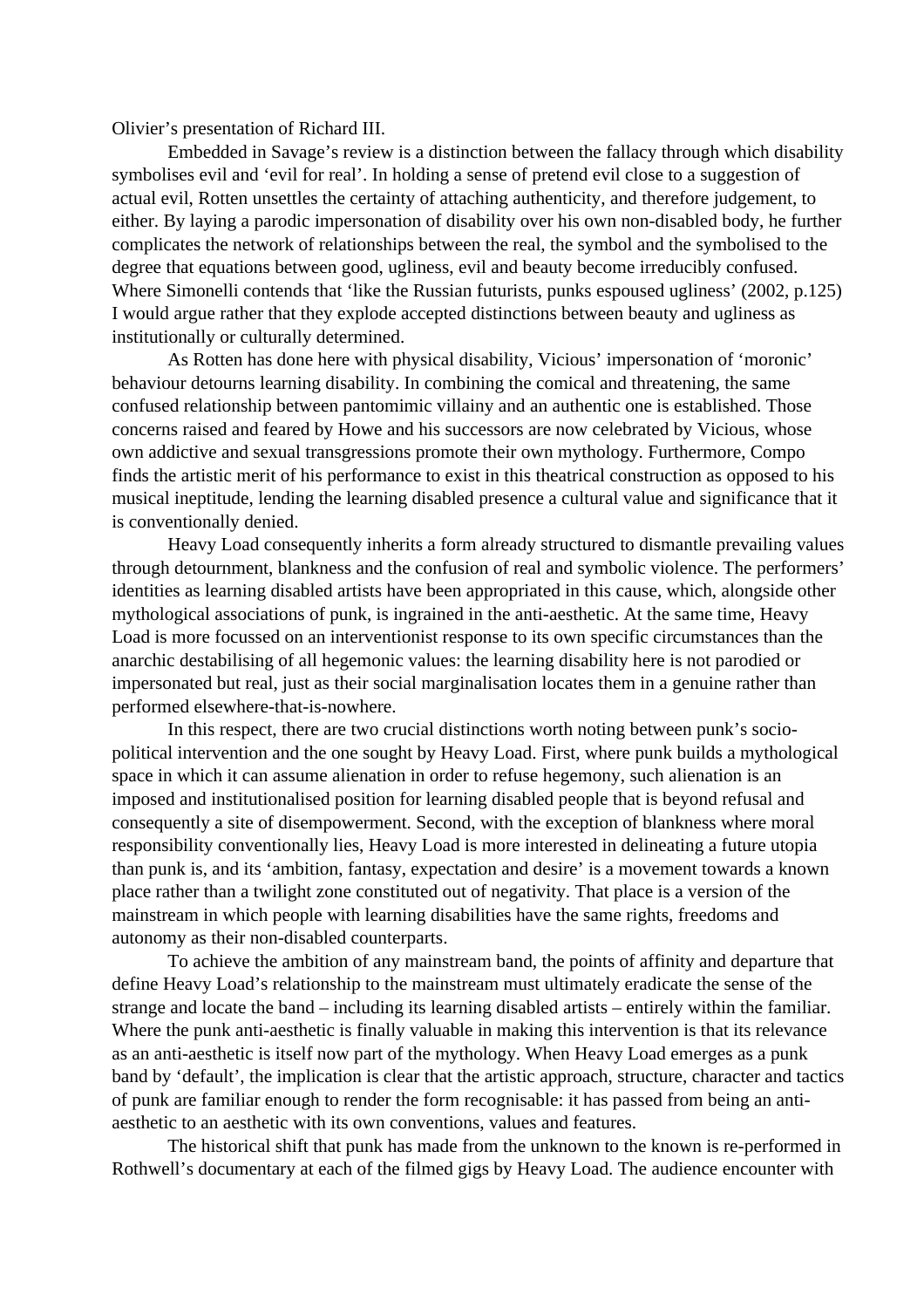the band begins in an image of curiosity and uncertainty as they are confronted by the rarity of the learning disabled performer. Invariably, this transforms to open engagement by the end of the performance and the move from incomprehension to recognition is facilitated by the absolute familiarity of the punk form in all of its theatrical richness, including the musical and lyrical directness, the performers' unapologetic attitudes, the performance of moral transgression, the violation of conventional aesthetics that is itself a convention of punk and the reassuring impression of the learning disabled persona that pre-existed in the mythology.

Garnett notes that '[t]he moment of punk passed not simply because it was recuperated, reified or processed by the culture industry, it passed because the space within which it operated was closed down' (cited in Adams, 2008, p.479). This closure was enabled by the inevitable transformation of punk space from an elsewhere-that-is-nowhere into an elsewhere-that-issomewhere. Familiarity with this space makes it safer by nullifying the potential for moral panic and diffusing the danger of destabilising dominant values. When Heavy Load steps into it, therefore, it is able to detourn punk texts into a playful and encouraging invitation which even allows the audience to reconsider the possibility of moral transgression with safety.

Nonetheless, the spectre of punk mythology continues to invest this space with the shudder, if not the terror, of a genuine anti-aesthetic. Whereas Richards remarks that the Stay Up Late campaign was provoked by a sense of annoyance, Rothwell's narration in the documentary inflates the underlying aggression when he observes that the situation 'always made the band *angry*' [my emphasis] (*Heavy Load*, 2008a). Escalating the intensity of the band's feeling appears to bring into play an aura of mythological punk rage which has no actual emotional presence and is neither claimed nor manifested by the band in the 'polite' enactment of the campaign. This spectre maintains awareness that what is taking place is oppositional and transformative in intent, and the familiarity safely cushions the possibility that this transformation will involve the dismantling of cherished cultural assumptions.

The applied performance practice of Heavy Load exists, then, on two levels, with the learning disabled members undertaking a dual role. In the process of constructing the band, they are participants while in the applied dimension of performance (representing learning disabled ambition, autonomy and artistry as normative) they are practitioners.

In the participant role, meaning is carried at an experiential level through the aesthetic practice. It is here that the learning disabled members share equal status with the non-disabled band members, and that the social constraints on autonomy can be lifted. Within applied theatre processes, the choice of form not only serves to engage, attract or inspire participants but also can be more central to the facilitation of social impact. It is through the anti-aesthetic allusions of the punk form, for example, that Heavy Load can claim the oppositional space it does.

At a practitioner level, however, the lateral and historical associations of the aesthetic must be carefully managed within the local and immediate context of applied practice. Heavy Load's objective is the realisation of its own ambition for assimilation into an accommodating mainstream, rather than the anarchic destruction and rebuilding of social values. The confrontational and transgressive elements of the oppositional space remain, in spirit, to acknowledge that something new exists here, but they are also offset by foregrounding the playful and pleasurable, the refusal to take sole responsibility for them and a reimagining of the punk persona from aggressor to ambassador. In doing so, the anti-aesthetic is appropriated and redirected towards a strategic challenge of dominant values through the adoption, re-emphasis, redefinition and amelioration of the qualities that persistently haunt the form.

James Thompson (2009, pp35-6) has noted recently that applied theatre practice 'might